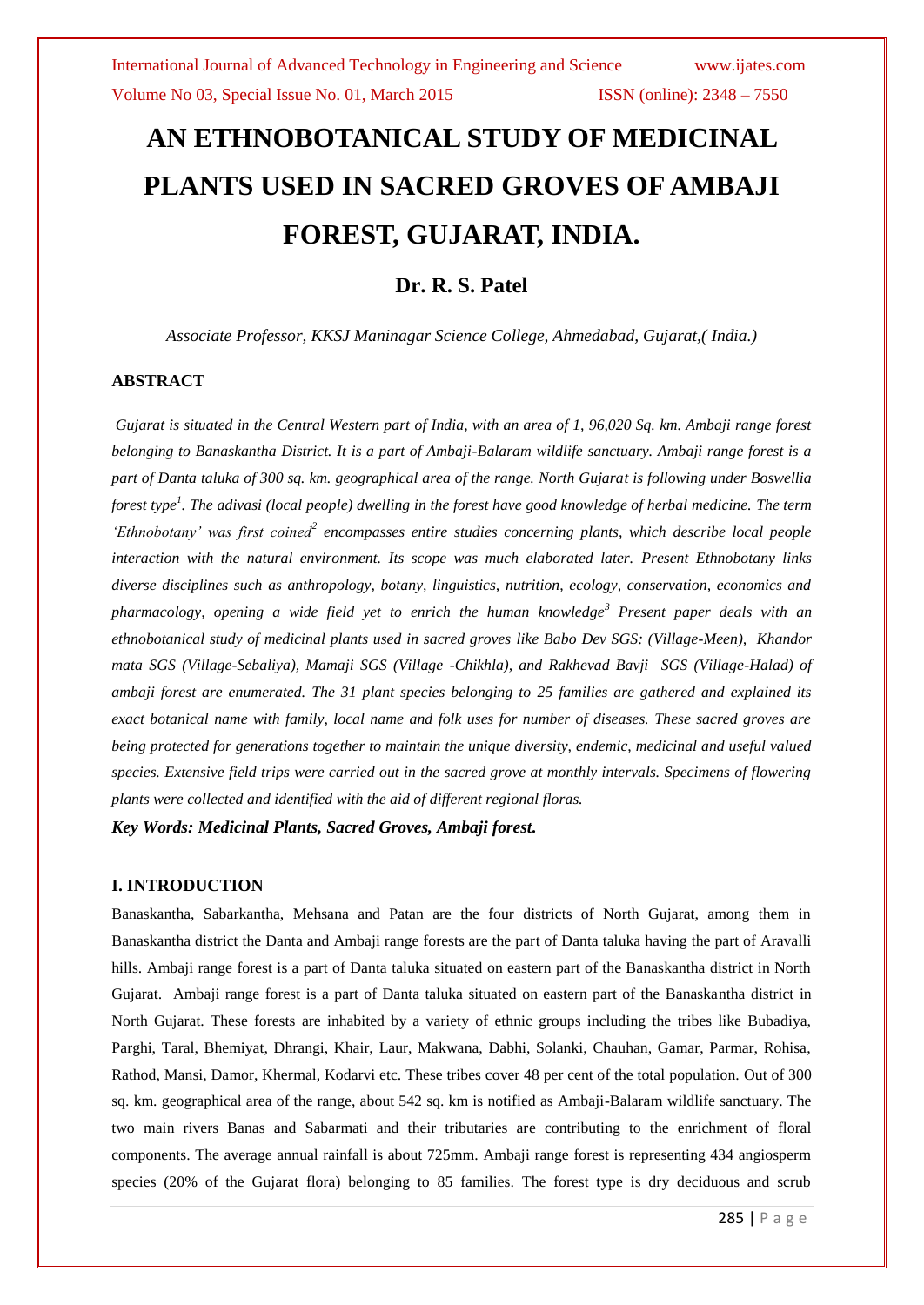#### Volume No 03, Special Issue No. 01, March 2015 **ISSN** (online): 2348 – 7550

(Champion and Seth, 1968) harbors about 400 tracheophyte plant species, including pteridophytes, gymnosperms and angiosperms. These forest areas are inhabited by around 20 tribes. The present investigation was carried out in Ambaji range forest of Banaskantha district of North Gujarat. Tribal people of Ambaji forest range directly depend upon forest resources for their daily needs. Tribal people of Ambaji forest range directly depend upon forest resources for their daily needs. The aim of Ethnobotany is to study how and why people use and conceptualize plants in their local environments. Plants have been used in the traditional healthcare from time immemorial, particularly among tribal communities<sup>4</sup>. Total 37 Plants species belonging to 26 families documenting of sacred groves and sacred plants of Jhalod and surrounding areas, Gujarat<sup>5</sup>. Sacred groves are one of the way to of the conservation of biodiversity. while trying to understand and document the indigenous knowledge of resource management practices. Collection and Removal of Any Material from the Sacred Groves is prohibited<sup>6-7</sup>. Sacred groves or sacred trees serve as a home for birds and mammals, and hence, they indirectly help in the conservation of living organisms<sup>8</sup> The Sacred groves found in different regions of India posses rich diversity of medicinal plants and provide suitable habitat for their sustainable, natural regeneration<sup>9-11</sup>. Protection of a large number of medicinal plants in sacred forests of different parts of India is some of the well documented by earlier studies<sup>12-14</sup>. It is also observed that more than 35,000 plant species are being used around the world for medicinal purposes<sup>15</sup>. The communities residing in these rich biodiversity areas have rich traditional wisdom of herbal medicines. Almost every village has a Bhuva (tantric/cosmic healers), a Bhagat (religios healers) or a Vaida (herbal healers) who are carriers of the traditional Knowledge. This is much evident from various studies and documentation undertaken in the past in the areas of ethno-botany, ethno-medicine\, tribal culture, livelihood, veterinary medicine etc $^{16-20}$ .



**Study Area Map**

#### **II. MATERIALS AND METHODS**

The study area was surveyed regularly to record the floristic wealth of sacred grove of Ambaji forest areas. Various field trips were arranged and specimens were collected, identified with the help of Flora of the Presidency of Bombay<sup>21</sup> and Gujarat Flora<sup>22</sup> and properly processed through standard methods. Special note on the ethno botany were noted. Plant species were arranged according to Bentham and Hooker's classification given in the Gujarat Flora. Here documented 31 plant species were belonging to 29 genera and 25 families. Field notes with special reference to their distributional and regeneration status were noted. Followings are of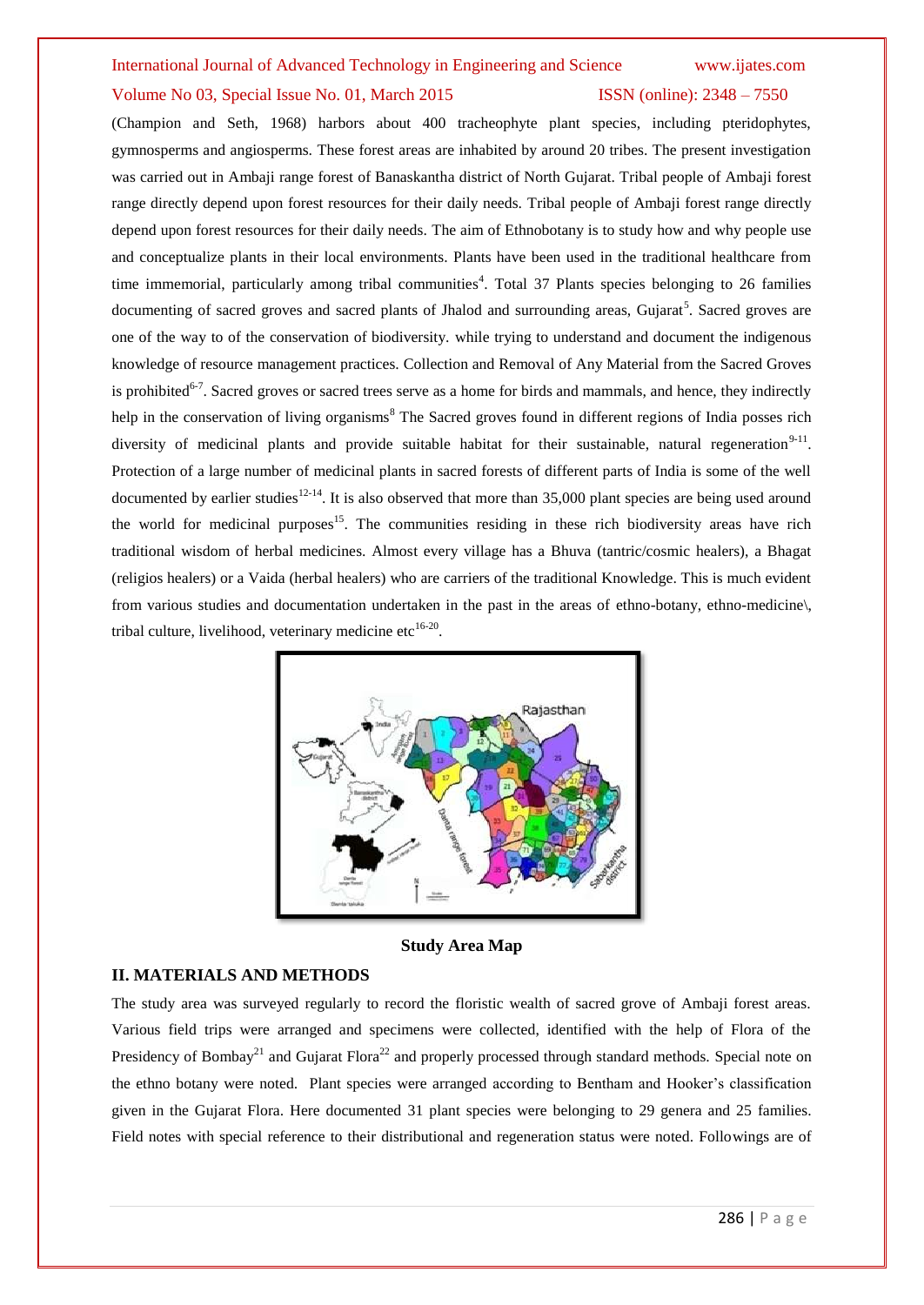## Volume No 03, Special Issue No. 01, March 2015 ISSN (online): 2348 – 7550

some important contributors worked on North Gujarat flora: Plants of North Gujarat and Floristic study of North Gujarat<sup>23-25</sup>

# **Data Collection From various Tribal People of Ambaji Forest, Gujarat during Different extensive fieldtrips (2012-2014)**





Fig: A Babo Dev SG (Village Meen) Fig: B Khandor mata SG (Village Sebal

Fig: C Mamaji SG (Village Chikhla) Fig: D Rakhevad Bavji SG (Village Halad)

Fig: E Preparation of Herbarium of Medicinal plants in KKSJ Lab. Ahmedabad, Gujarat

**E**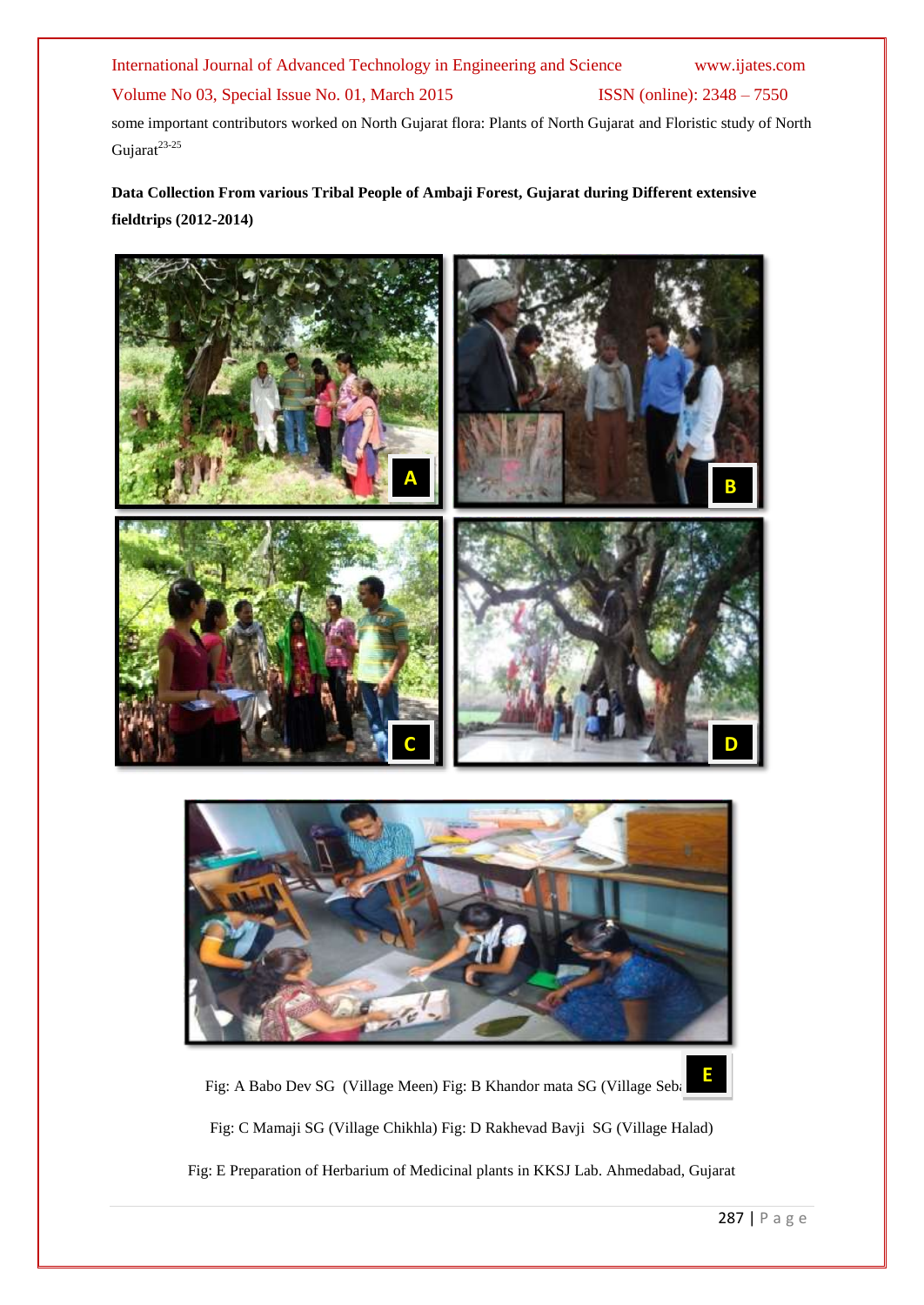#### **Critical Observations from Study area:**

The information about ethno botanical plants from the various Sacred groves and Sacred plants were collected from the tribal of this area. Fig: A to Fig:D Shows different groves at Ambaji forest Fig: E Shows Herbarium preparation in KKSJ Research lab., Ahmedabad, Plate 1 Shows Informators of different Sacred groves Table 1 Checklist of Sacred plants reported from certain Sacred groves. Table 2 Shows Dicot and Monocot ratio of the various ethno medicinal plants, Fig 1 Shows Dicot and Monocot ratio of the various Sacred plants, Table:3 Synoptic view of different plant species reported from the study areas Fig:2 Synoptic view of different plant species reported from the study areas

# **The Following are the Medicinal plants frequently found and used by the tribals of Ambaji forest.**

- 1. *Miliusa tomentosa* **(Roxb.) Sinclair** [UMPH, UMBIYO]; Annonaceae
	- Fresh roots are tied at abdomen to cure tumors [Jivabhai].
- 2. *Crateva nurvala* **Buch.-Ham.** [VAYVARNO]; Capparaceae
	- Dried bark paste is applied twice a day on abscess [Somabhai].
- 3. *Flacourtia indica* **(Burm. f.) Merr.** [KANTI]; Flacourtiaceae
	- Few root pieces are boiled in water and applied on the poisonous animal bites [Somabhai].
- 4. *Bombax ceiba* **L.** [SIMLO, SAVAR]; Bombacaceae
	- About 100g of fresh inner bark is crushed into paste and applied on broken horn of cattle. It sets well in few days. [Nopabhai].
	- Fresh stem bark paste (paste is made by rubbing stem bark on a moist stone) and applied on skin diseases and pimples. [Somabhai].
- 5. *Grewia hirsuta* **Vahl.** [SISOTI[; Tiliaceae
	- A glassfull of stem extract is taken in the morning with empty stomach to join bones of human beings and cattles [Khemabhai].
- 6. *Aegle marmelos* **(L.) Coee.** [BILI]; Rutaceae
	- Boiled fresh leaves are applied for blood clotting [Arjanbhai].
	- Ripe fruits are edible and having medicinal properties [Shirmiben].
- 7. *Boswellia serrata* **Roxb.** [SALAD, DHUPELIO, GUGAL]; Burseraceae
	- Fresh leaves paste discrled water and bathing with this cures vomiting [ Somabhai].
- 8. *Azadirachta indica* **A. Juss.** [NEEM, LIMDO]; Meliaceae
	- Inner bark is mixed with blackpepper, salt and water. The mixture is taken thrice a day to cure fever. [Arjanbhai].
- 9. *Sapindus laurifolius* **Vahl.** [ARITHU]; Sapindaceae
	- Boiled leaf juice is given to children for curing vomiting. Leaves are used as fodder [Devabhai].
	- About 50ml of fresh leaf juice is taken regularly to cure fever after delivery [Somabhai].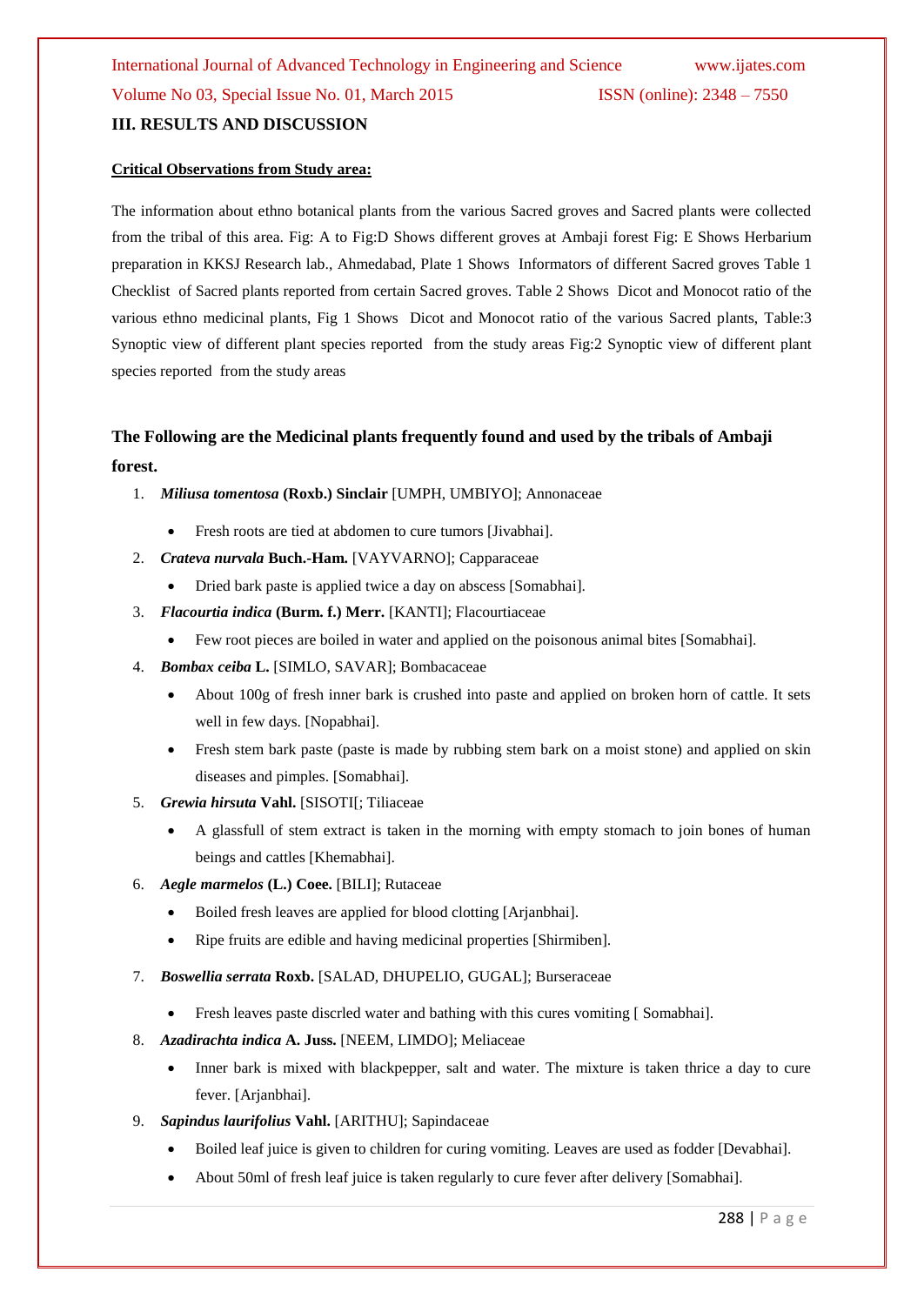#### Volume No 03, Special Issue No. 01, March 2015 **ISSN** (online): 2348 – 7550

#### 10. *Mangifera indica* **L.** [KERI, AMBO]; Anacardiaceae

- Dried malformed inflorecence are powdered and given with water to animals, as a cure for swollen stomach [Somabhai].
- 11. *Butea monosperma* **(Lam.) Taub.** [KHAKHRO, KESUDO]; Papilionceae
	- About 250g fresh stem-bark is crushed with water and filterate is taken once in a day to cure diarrhoea [Somabhai].
- 12. *Delonix elata* **(L.) Gamble** [HINDRO, SANDSRO]; Caesalpiniaceae
	- Four to five leaves are crushed with water and paste is made it is applied on eyelids for removal of eye diseases [Somabhai].
- 13. *Acacia nilotica* **(L.) Del. subsp.** *indica* **(Bth.) Brenan** [BAVAL]; Mimosaceae
	- 100ml of stem bark decoction is taken once a day to cure stomach pain [Anabhai].
	- Leaf juice is given to cure sunstroke [Jivabhai].
- 14. *Anogeissus latifolia* **(Roxb.) Wall. ex Bedd.** [DHAVDO]; Combretaceae
	- Fifty grams of fresh stem bark is chewed regularly for curing cough [Jibvabhai].
- 15. *Terminalia bellirica* **(Gaern.) Roxb.** [BEHDR, BEHDA]; Combretaceae
	- About 5g of fruit powder is mixed with a glass of water and taken twice a day to cure sleeplessness. [Jivabhai].
- 16. *Alangium salvifolium* **(L. f.) Wang.** [ANKOLI, ANKOL]; Alangiaceae
	- About 100g fresh roots are rubbed with water and applied on the poisionous animal sting [Jivabhai].
- 17. *Adina cordifolia (Roxb.)* **Bth. & Hk. f. ex Brandis** [HALDU]; Rubiaceae
	- About 200g fresh stem bark is boiled in 400ml water, with sugar or honey. The mixture taken twice in a day to cure jaundice [Devabhai].
	- Five inch piece of fresh stem bark is crushed with water and applied on mumps [somabhai].
- 18. *Diospyros melanoxylon* **Roxb.** [TIBRU, TIMBRU]; Ebenaceae
	- Dried stem bark is smok is inhaled to cure Asthma [Somabhai].
- 19. *Holarrhena antidysenterica* **(L.) Wall ex G. Don** [KUDA, DOLA KUDA]; Apocynaceae
	- Fresh roots are crushed with water, a tea spoonfull of this filterate is taken once a day early in the mornnig cures diarrhoea [Nopabhai].
	- About 25g fresh roots are pounded with 100ml water and taken one spoonful as a for cure stomach pain [Nanabhai].
- 20. *Cordia dichotoma* **Forsk.** [VADGUNDO, MOTOGUNDO]; Boraginaceae
	- A glass of fresh leaf juice is taken thrice a day regularly to women as pain killer after delivery [Jivabhai].
- 21. *Cordia gharaf* **(Forsk.) F. N. Will** [GUNDI, NANI GUNDI]; Boraginaceae
	- A tea spoonfull of stem bark juice is given orally to cure dysentry [Somabhai].
	- About 50ml of leaf juice is given to cure dysentry.[Jivalabhai].
- 22. *Tecomella undulata* **(Sm.) Seem** [RAGAT ROHIDO]; Bignoniaceae
	- A teaspoonful of leaf juice is taken thrice a day to cure fever [Somabhai].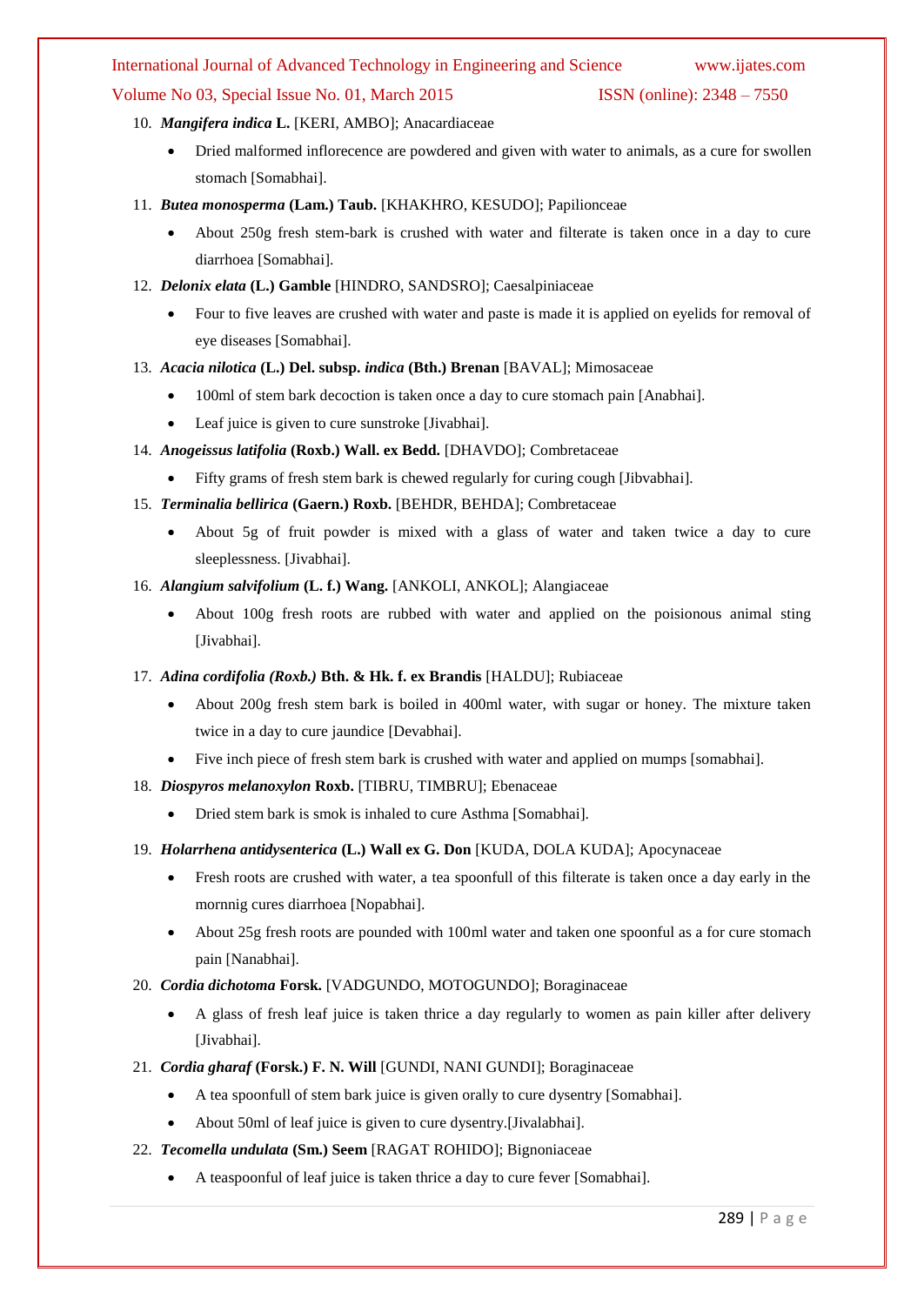#### Volume No 03, Special Issue No. 01, March 2015 ISSN (online): 2348 – 7550

- A tea spoonful of flowers powder is taken thrice a day regularly to cure cancer [Karimbhai].
- 23. *Clerodendrum multiflorum* **(Burm. f ) O . Ktze.** [ARNI]; Verbenaceae
	- About 100 gms fresh leaves or soft stem branches are crushed and poultice is made used to relieve eye pain [Jivabhai].
- 24. *Lantana camara* **L.** [ DHANI DHARIYA]; Verbenaceae
	- Leaf paste is applied on animal ulcers [Devabhai].
- 25. *Vitex negundo* **L.** [NAGOD]; Verbenacaeae.
	- Leaf paste is applied on rheumatic swellings [Devabhai and Somabhai].
- 26. *Euphorbia nerifolia* **L.** [THOR]; Euphorbiaceae
	- Fresh leaf paste is applied on abscess [Arjanbhai].
- 27. *Jatropha curcas* **L.** [RATANJOT]; Euphorbiaceae
	- Lalex is applied to cure toothache [Jallobhai].
- 28. *Ficus benghalensis* **L.** [VAD, VALLO]; Moraceae
	- Yellow old leaves are steamed and applied on abdomen to cure stomach pain [Devabhai].
- 29. *Ficus racemosa* **L.** [UMARO]; Moraceae
	- Fresh latex is applied on tongue to cure cough [Somabhai].
- 30. *Phoenix sylvestris* **(L.) Roxb.** [KHAJURI]; Arecaceae
	- A teaspoonful of root juice is taken twice a day to cure stomach pain [Nopabhai].
- 31. *Dendrocalamus strictus* **Nees.** [LAKADI]; Poaceae
	- Young shoot paste is applied externally to stop bleeding [Somabhai].

### **Plate 1 Informators of the study area**

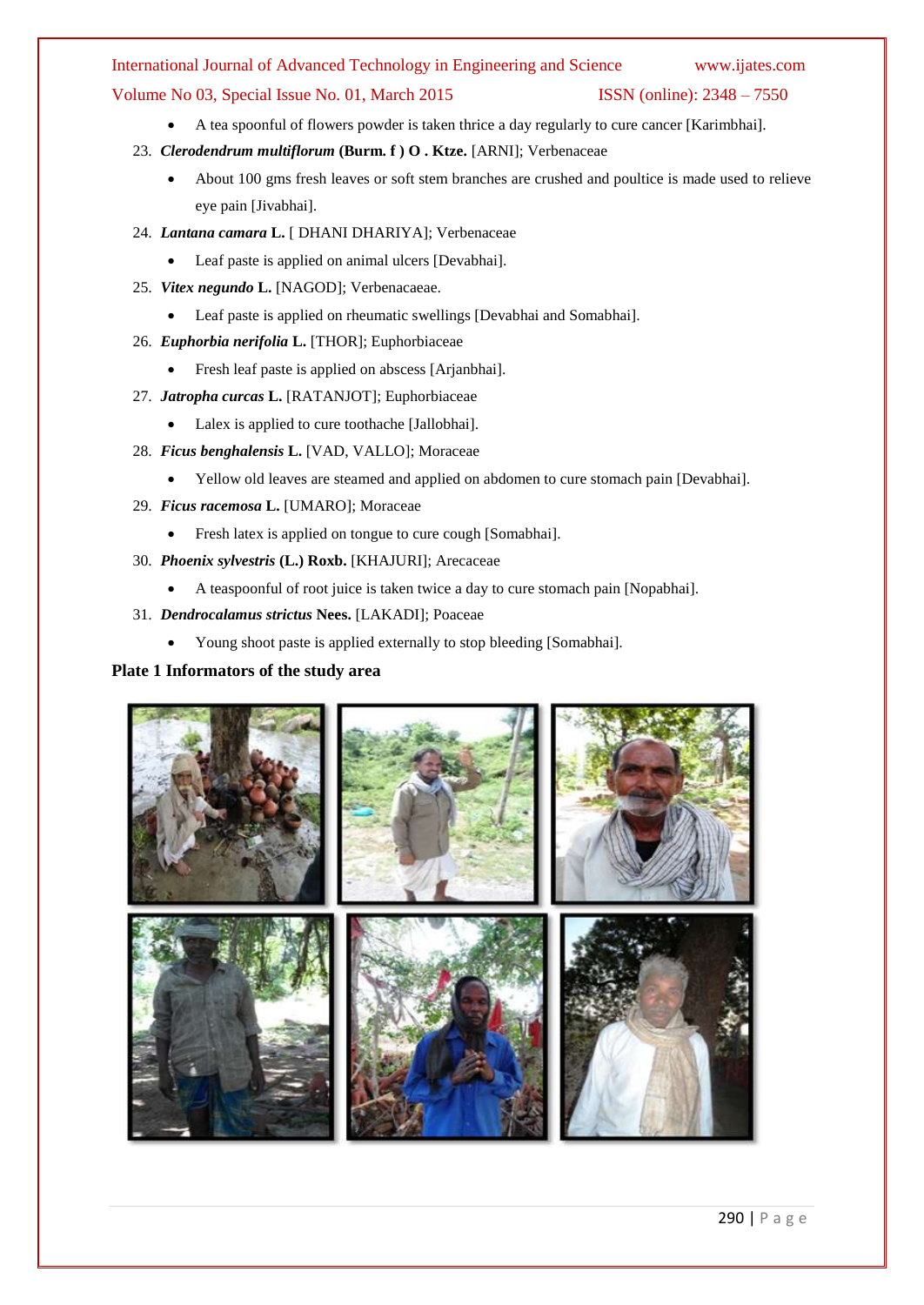# Volume No 03, Special Issue No. 01, March 2015 ISSN (online): 2348 - 7550

# **Table 1 Checklist of Medicinal plants frequently reported from certain Sacred groves.**

| Sr no. | <b>Botanical name</b>                                 | Local name                       | Family          |
|--------|-------------------------------------------------------|----------------------------------|-----------------|
| 1.     | Miliusa tomentosa (Roxb.) Sinclair                    | UMPH, UMBIYO                     | Annonaceae      |
| 2.     | Crateva nurvala Buch.-Ham.                            | <b>VAYVARNO</b>                  | Capparaceae     |
| 3.     | Flacourtia indica (Burm. f.) Merr.                    | <b>KANTI</b>                     | Flacourtiaceae  |
| 4.     | Bombax ceiba L.                                       | SIMLO, SAVAR                     | Bombacaceae     |
| 5.     | Grewia hirsuta Vahl.                                  | <b>SISOTI</b>                    | Tiliaceae       |
| 6.     | Aegle marmelos (L.) Coee.                             | <b>BILI</b>                      | Rutaceae        |
| 7.     | Boswellia serrata Roxb.                               | SALAD, DHUPELIO,<br><b>GUGAL</b> | Burseraceae     |
| 8.     | Azadirachta indica A. Juss.                           | NEEM, LIMDO                      | Meliaceae       |
| 9.     | Sapindus laurifolius Vahl.                            | <b>ARITHU</b>                    | Sapindaceae     |
| 10     | Mangifera indica L.                                   | <b>KERI, AMBO</b>                | Anacardiaceae   |
| 11.    | Butea monosperma (Lam.) Taub.                         | KHAKHRO, KESUDO                  | Fabaceae        |
| 12.    | Delonix elata (L.) Gamble                             | HINDRO, SANDSRO                  | Caesalpiniaceae |
| 13.    | Acacia nilotica (L.) Del. subsp. indica (Bth.) Brenan | <b>BAVAL</b>                     | Mimosaceae      |
| 14.    | Anogeissus latifolia (Roxb.) Wall. ex Bedd.           | <b>DHAVDO</b>                    | Combretaceae    |
| 15.    | Terminalia bellirica (Gaern.) Roxb.                   | BEHDR, BEHDA                     | Combretaceae    |
| 16.    | Alangium salvifolium (L. f.) Wang.                    | ANKOLI, ANKOL                    | Alangiaceae     |
| 17.    | Adina cordifolia (Roxb.) Bth. & Hk. f. ex Brandis     | <b>HALDU</b>                     | Rubiaceae       |
| 18.    | Diospyros melanoxylon Roxb.                           | TIBRU, TIMBRU                    | Ebenaceae       |
| 19     | Holarrhena antidysenterica (L.) Wall ex G. Don        | KUDA, DOLA KUDA                  | Apocynaceae     |
| 20.    | Cordia dichotoma Forsk.                               | VADGUNDO,<br><b>MOTOGUNDO</b>    | Boraginaceae    |
| 21.    | Cordia gharaf (Forsk.) F. N. Will                     | <b>GUNDI, NANI GUNDI</b>         | Boraginaceae    |
| 22     | Tecomella undulata (Sm.) Seem                         | <b>RAGAT ROHIDO</b>              | Bignoniaceae    |
| 23.    | Clerodendrum multiflorum (Burm. f) O. Ktze.           | <b>ARNI</b>                      | Verbenaceae     |
| 24.    | Lantana camara L.                                     | <b>DHANI DHARIYA</b>             | Verbenaceae     |
| 25.    | Vitex negundo L.                                      | <b>NAGOD</b>                     | Verbenacaeae.   |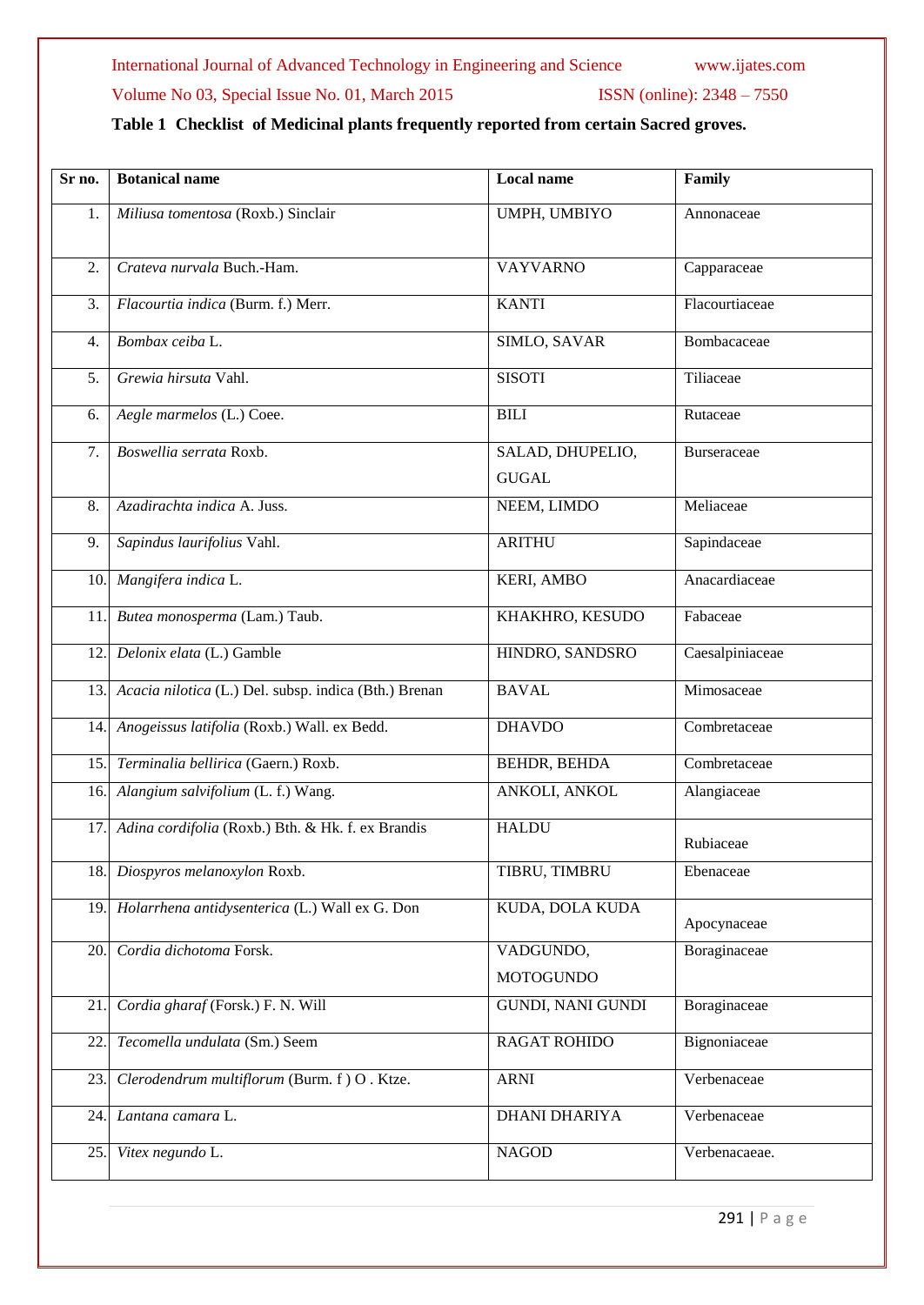|     | International Journal of Advanced Technology in Engineering and Science |                                | www.ijates.com |
|-----|-------------------------------------------------------------------------|--------------------------------|----------------|
|     | Volume No 03, Special Issue No. 01, March 2015                          | $ISSN$ (online): $2348 - 7550$ |                |
| 26. | Euphorbia nerifolia L.                                                  | <b>THOR</b>                    | Euphorbiaceae  |
| 27. | Jatropha curcas L.                                                      | RATANJOT]                      | Euphorbiaceae  |
| 28. | Ficus benghalensis L.                                                   | VAD, VALLO                     | Moraceae       |
| 29. | <i>Ficus racemosa</i> L.                                                | <b>UMARO</b>                   | Moraceae       |
| 30. | Phoenix sylvestris (L.) Roxb.                                           | <b>KHAJURI</b>                 | Arecaceae      |
| 31. | Dendrocalamus strictus Nees.                                            | <b>LAKADI</b>                  | Poaceae        |

#### **Table 2 Dicot and Monocot ratio of the various ethno medicinal Plants**

| Digot<br>$\blacksquare$ | $\sim$ $\sim$ |
|-------------------------|---------------|
| лиопосог                |               |

### **Fig 1 Dicot and Monocot ratio of the various ethno medicinal Plants**



**Table:3 Synoptic view of different plant species reported from the Study area**

| <b>Species</b> | Э1 |
|----------------|----|
| <b>Genus</b>   | 29 |
| Family         | 25 |

# **Fig:2 Synoptic view of different plant species reported from the Study area**

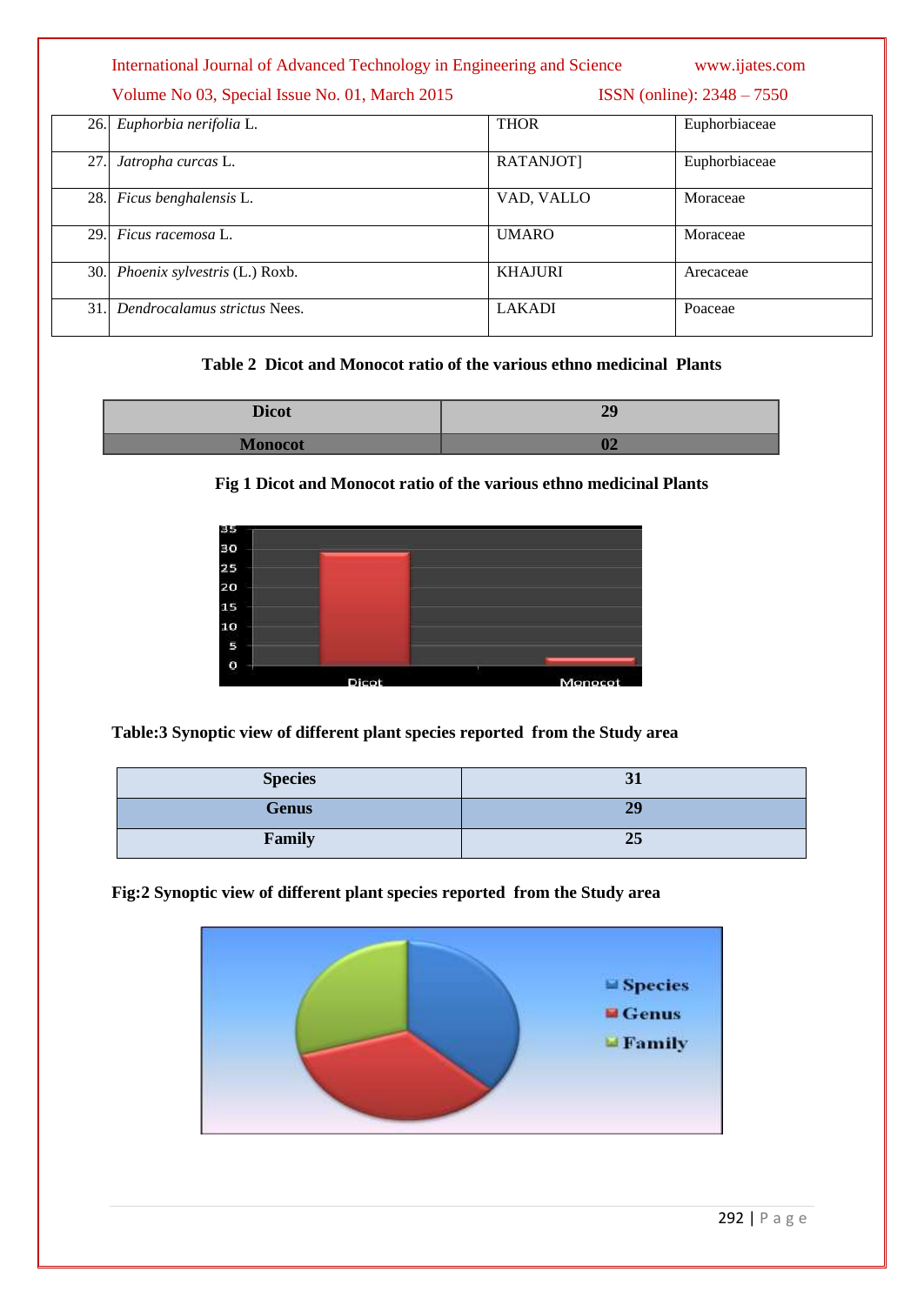The range forest is having a series of Aravalli hills with dry deciduous scrub forests. *Butea monosperma, Holarrhena antidysenterica, Wrightia tinctoria, Lannea coromandelica, Boswellia serrata, Zizyphus mauritiana*  etc are found mostly in hilly regions. Species like *Soymida febrifuga, Morinda tomentosa, Ougeinia oojeinensis, Hymenodictyon excelsum, Schrebera swietenioides, Oroxylum indicum, Tecomella undulata, Bridelia retusa* are found with restricted distribution. Out of these tree species, *Ougeinia oojeinensis* one of the potential medicinal species used for women delivery was found very rare. 4 species of pteridophytes are recorded in shady areas in the forest. Local inhabitants of the present study area are greatly dependent on the forest resources. It was observed that the tribal villagers were collecting fire wood from forest and selling in nearby towns. Habitat destruction due to grazing, logging, agriculture conversion of forest into land and road constructions is causing rapid disappearance of many floral components. Interviews conducted with local inhabitants during the study period showed ethnobotanical use of about 42 plant species by various tribal communities<sup>26</sup>. Some of the informators bio-data along with their photograph are also provided. Survey on ethnobotanical practice of the area showed a good number tree species have been used for the preparation of various agricultural implements, household implements, musical instruments etc. There is considerable decrease in use of plant resources through traditional way. Sometimes limited availability of phytowealth causing erosion of ethnobotanical practices. It is felt that further intensive ethnobotanical explorations are needed to bring out valuable information. Since the present study was mainly based on visual observation, further studies are necessary to document the potential medicinal plants both qualitatively and quantitatively.

#### **V. ACKNOWLEDGEMENT**

I am highly indebted to my dearest guide, Dr. A. S. Reddy for his invaluable guidance, painstaking efforts and moral boost constantly provided during the tenure.I am very grateful to the all the local healers, local vendors, local tribal inhabitants and forest officials, Ambaji forest division for their valuable cooperation, also grateful to the UGC (University Grant Commission, Pune) for financial support of this project and Principal, Dr. R. R. Shah for giving me this opportunity. I would like to thanks my students Aayushi Purohit and Smruti Jain for their timely help and enthusiastic support.

#### **REFERENCES**

#### **Journal papers**

- [1] Champion, H.G. and Seth, S.K. (1968). *A revised survey of forest types of India,* Forest Research of India, DEHRADUN, (UTTARAKHAND) India.
- [2]. Harshberger, J. W. 1895. Some new ideas: The plants cultivated by aboriginal people and how used in primitive commerce. *The (daily) Evening Telegraph. Philadelphia.* 64 (134) : 2.
- [3]. Balick, M. K. and Cox, P. A. 1996. *Plants, People and Culture: The Science of Ethnobotany.* Scientific American Libraray, New York.
- [4] Laloo, R. C., Kharlukhi, L., Jeeva, S. and Mishra, B. P. 2006. Status of medicinal plants in the disturbed and the undisturbed sacred forests of Meghalaya, northest India : population structure and regeneration efficacy of some important species. *Current Science,* 90(2) : 225-231.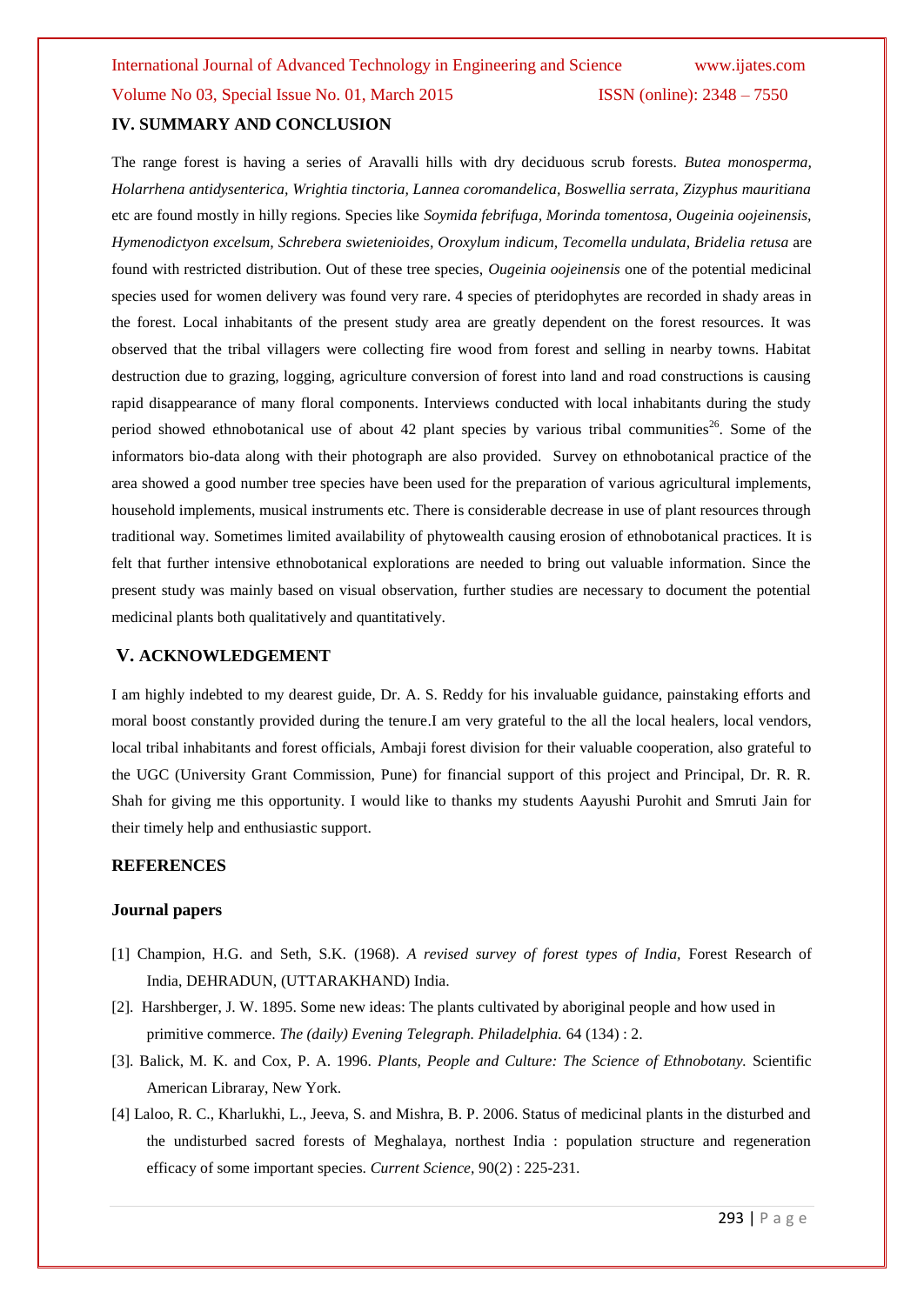- [5]. Maru R.N. and Patel R.S.(2013) Ethnobotanical Survey of Sacred Groves and Sacred Plants of Jhalod and Surrounding areas in Dahod District,Gujarat,India.Research Journal of Recent Sciences Vol.2(ISC-2012),130-135 (2013) ISSN 2277-2502
- [6]. Khan M.L.,Rai J.P.N. and Tripathi R.S., Population Structure of Some Tree Species in Disturbed and protected sub-tropical forests of north-aast India, *Acta Ecologica*, 8(3), 247-255(1987)
- [7]. Khiewtam R.S. and Ramakrishnan P.S., Socio-cultural studies of the sacred groves at Cherrapunji and adjoining areas in North Eastern India, Man in India, 69(1),64-71 (1989)
- [8]. Islam A.K.M.N., Islam M.A. and Hogue A.E. Species composition of sacred groves, their diversity and conservation in Bangladesh. In: Ramakrishnan, P.S., Saxena, K.G. and Chandrasekhar, U.M(Editors), Conserving the Sacred for Biodiversity Management. UNESCO and Oxford-IBH Publishing, New Delhi Pages, 163-165 (1998).
- [9]. Ved D K, Parithima C L, Morton Nancy and Darshan S, Conservations of Indian's medicinal plant diversity through a novel approach of establishing a network of insitu gene banks, In: Uma Shankar R, Ganeshaiah K N and Bawaks (eds) Forest Genetic Resources: Status Threats and Conservation Strategies, (Oxford and IBH New Delhi) (2001).
- [10]. Boraiah K.T., Vasudeva R., Shonil A. and Kushalappa C.G., Do informally managed sacred groves have higher richness and regeneration of medicinal plants than state – managed reserve forests?., Curr Sci, 84, 804 (2003).
- [11]. Airi S., Rewal R.S., Dhar U. and Purohit A.N., Assessment of availability and habitat preference of JAtamansi – a critically endangered medicinal plant of west Himalaya, Curr Sci, 79, 1467 (2000).
- [12] Vartak V.D., Kumbhojkar M S and Nipuge DS, Sacred groves in tribal areas of Western Ghats: treasure trove of medicinal plants, *Bulletin of Medico-Ethno-Botanical Research*, 8, 77-78(1987).
- [13]. Bhakat R.K. and Pandit P.K., Role of a sacred grove in conservation of medicinal plants, *Indian Forester, 129, 224-232 (2003)*
- [14]. Bhakat R., and pandit P.K., An inventory of medicinal plants of some sacred geoves of purulia District West Bengal, *Indian Forester*, 130, 37-43(2004)
- [15]. Sukumaran S., Raj ADS Medicinal Plants Sacred groves in Kanyakumari district, southern Western Ghats, Indian J. Trad, Knowl, 9(2) 294-299(2010).
- [16]. Bedi S. J. (1968). Floristic Study of Ratanmahal and Surrounding Hills. A Phd thesis submitted to the M. S. University of Baroda. Vol. I & II.
- [17]. Oza, (1991) Taxonomical and Ecological Studies of The Flora of and Around Bhavnagar.
- [18]. Punjabi, B. L. (1998) An Ethnobotanical study of Tribal areas of District Sabarkantha(North Gujarat). Ph.D. Thesis submitted to North Gujarat University, Patan.
- [19]. Shah, G.L (1983) Rare species with restricted distribution in south Gujarat. In: S.K. Jain & R. R. Rao. (eds) An Assessment of Threatened Plants of India. Bot. Surv. India, Calcutta. P. 50-54.
- [20]. Umadevi, A.J. (1988). Identification and status survey of medicinal plants of Gujarat. Ph.D. Thesis South Gujarat University, Surat.

**Books:**